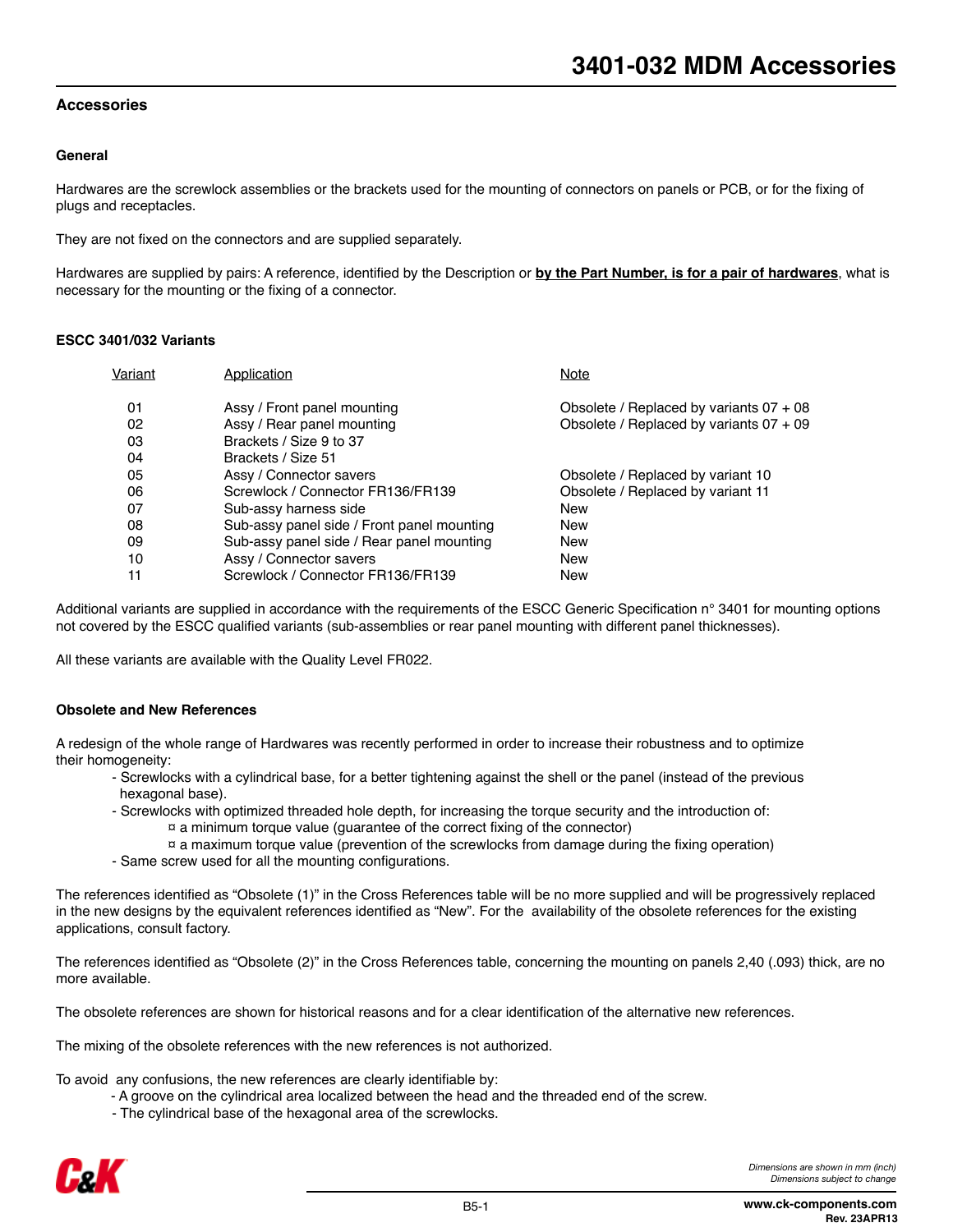# **3401-032 MDM Accessories Cross References**

The Reference descriptions are distributed in 3 categories:

- ESCC: Qualified variants per the ESCC Detail Specification n° 3401/032.
- According to ESCC: Not qualified variants, supplied in accordance with the requirements of the ESCC Generic Specification n° 3401.
- FR022: Variants supplied per the C&K Connector Specification CS FR022.

| <b>Application</b>             | <b>Details</b>                               | Item<br>No <sup>*</sup> | <b>ESCC</b>                                            | <b>According to ESCC</b>                              | <b>FR022</b>                                                                           | <b>Note</b>  |
|--------------------------------|----------------------------------------------|-------------------------|--------------------------------------------------------|-------------------------------------------------------|----------------------------------------------------------------------------------------|--------------|
| <b>Front panel</b><br>mounting | Assembly                                     | 1                       | 340103201B<br>replaced by<br>340103207B+<br>340103208B |                                                       | MDM-322-9500-000-FR022<br>replaced by MDM-115288-6916-FR022<br>+ MDM-115288-6917-FR022 | Obsolete (1) |
|                                | Sub-assembly/harness side                    | 2                       |                                                        | MDM-322-9501-000C<br>replaced by 340103207B           | MDM-322-9501-000-FR022 replaced by<br>MDM-115288-6916-FR022                            | Obsolete (1) |
|                                | Sub-assembly/panel side                      | 3                       |                                                        | MDM-322-9502-000C<br>replaced by 340103208B           | MDM-322-9502-000-FR022 replaced by<br>MDM-115288-6917-FR022                            | Obsolete (1) |
|                                | Sub-assembly/harness side                    | 4                       | 340103207B                                             |                                                       | MDM-115288-6916-FR022                                                                  | <b>New</b>   |
|                                | Sub-assembly / panel side                    | 5                       | 340103208B                                             |                                                       | MDM-115288-6917-FR022                                                                  | New          |
| Rear panel<br>mounting         | Assembly/Panel 1,60 (.063)                   | 6                       | 340103202B<br>replaced by<br>340103207B+<br>340103209B |                                                       | MDM-115288-607-FR022<br>replaced by MDM-115288-6916-FR022<br>+ MDM-115288-6920-FR022   | Obsolete (1) |
|                                | Sub-assembly / harness side                  | 7                       |                                                        | MDM-322-8751-000C<br>replaced by 340103207B           | MDM-322-8751-000-FR022<br>replaced by MDM-115288-6916-FR022                            | Obsolete (1) |
|                                | Sub-assembly/panel side<br>$0,80$ $(.031)$   | 8                       |                                                        | MDM-320-9505-004C<br>replaced by MDM-<br>115366-9223C | MDM-320-9505-004-FR022 replaced by<br>MDM-115288-6918-FR022                            | Obsolete (1) |
|                                | Sub-assembly/panel side<br>$1,20$ (.047)     | 9                       |                                                        | MDM-320-9505-005C<br>replaced by MDM-<br>115366-9224C | MDM-320-9505-005-FR022<br>replaced by MDM-115288-6919-FR022                            | Obsolete (1) |
|                                | Sub-assembly / panel side<br>1,60 (.063)     | 10                      |                                                        | MDM-320-9505-006C<br>replaced by 340103209B           | MDM-320-9505-006-FR022<br>replaced by MDM-115288-6920-FR022                            | Obsolete (1) |
|                                | Sub-assembly / panel side<br>2,40 (.094)     | 11                      |                                                        | MDM-320-9505-007C No<br>replacement.                  | MDM-320-9505-007-FR022<br>No replacement                                               | Obsolete (2) |
|                                | Sub-assembly / harness side                  | 12                      | 340103207B                                             |                                                       | MDM-115288-6916-FR022                                                                  | New          |
|                                | Sub-assembly / panel side<br>$0,80$ $(.031)$ | 13                      |                                                        | MDM-115366-9223C                                      | MDM-115288-6918-FR022                                                                  | New          |
|                                | Sub-assembly / panel side<br>$1,20$ (.047)   | 14                      |                                                        | MDM-115366-9224C                                      | MDM-115288-6919-FR022                                                                  | <b>New</b>   |
|                                | Sub-assembly / panel side<br>1,60 (.063)     | 15                      | 340103209B                                             |                                                       | MDM-115288-6920-FR022                                                                  | New          |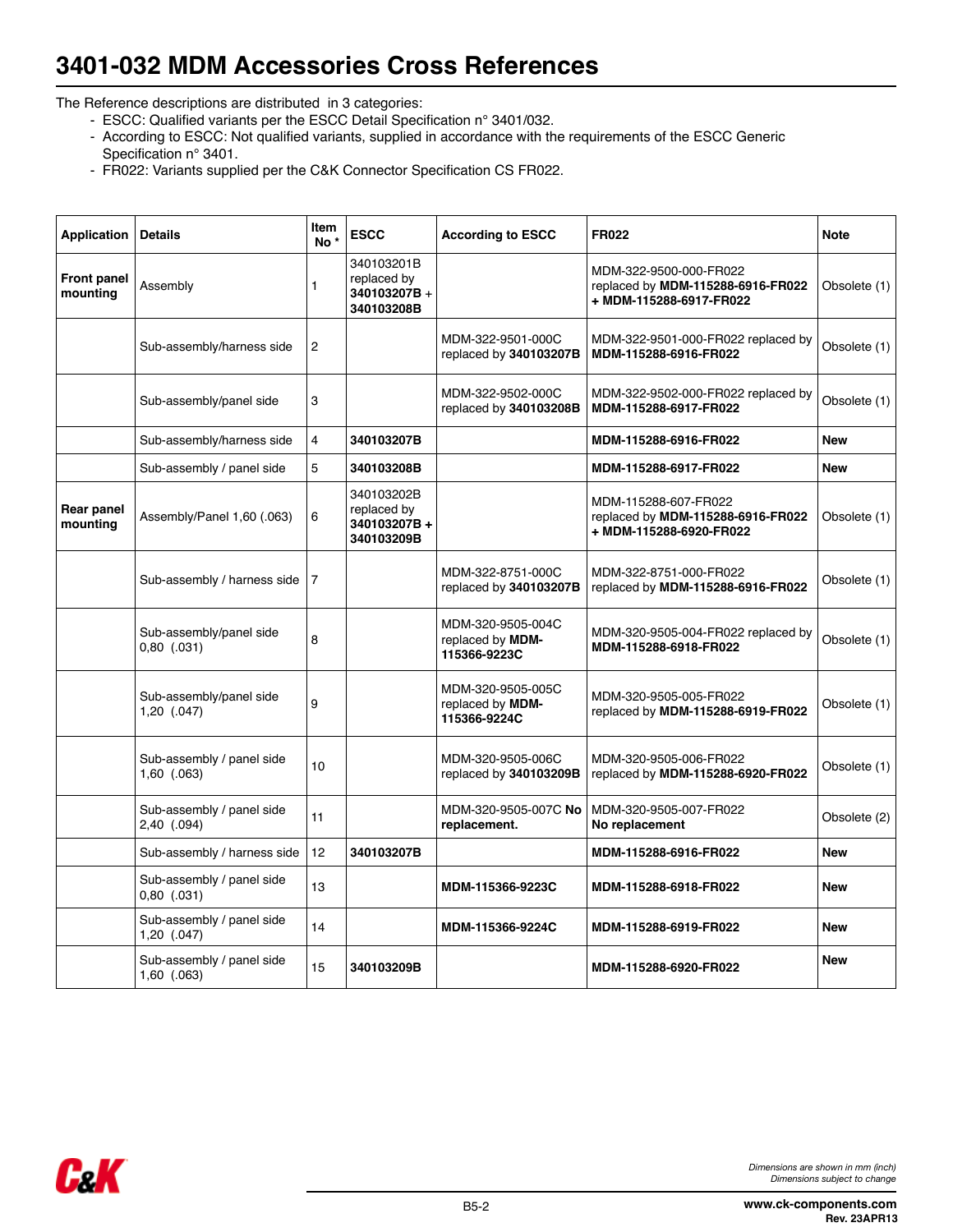# **3401-032 MDM Accessories Cross References**

| <b>Brackets</b>                   | Shell size 9 to 37                | 16 | 340103203B                              |                                                   | MDM-015-9516-002-FR022                                       | Unchanged    |
|-----------------------------------|-----------------------------------|----|-----------------------------------------|---------------------------------------------------|--------------------------------------------------------------|--------------|
|                                   | Shell size 51                     | 17 | 340103204B                              |                                                   | MDM-015-9516-003-FR022                                       | Unchanged    |
| <b>Connector</b><br><b>Savers</b> | Assembly                          | 18 | 340103205B<br>Replaced by<br>340103210B |                                                   | MDM-115288-380-FR022<br>Replaced by<br>MDM-115288-6921-FR022 | Obsolete (1) |
|                                   | Assembly                          | 19 | 340103210B                              |                                                   | MDM-115288-6921-FR022                                        | <b>New</b>   |
| Connector<br>FR136/139            | Front panel mounting              | 20 | 340103206B<br>Replaced by<br>340103211B |                                                   | MDM-115288-405-FR022<br>Replaced by<br>MDM-115288-6922-FR022 | Obsolete (1) |
|                                   | Rear panel mounting<br>0,80(.031) | 21 |                                         | MDM-115366-9203C, replaced by<br>MDM-115366-9225C | MDM-115288-602-FR022<br>Replaced by<br>MDM-115288-6923-FR022 | Obsolete (1) |
|                                   | Rear panel mounting<br>1,20(.047) | 22 |                                         | MDM-115366-9204C, replaced by<br>MDM-115366-9226C | MDM-115288-603-FR022<br>Replaced by<br>MDM-115288-6924-FR022 | Obsolete (1) |
|                                   | Rear panel mounting<br>1,60(.063) | 23 |                                         | MDM-115366-9205C, replaced by<br>MDM-115366-9227C | MDM-115288-604-FR022<br>Replaced by<br>MDM-115288-6925-FR022 | Obsolete (1) |
|                                   | Rear panel mounting<br>2,40(.094) | 24 |                                         | MDM-115366-9206C<br>No replacement                | MDM-115288-605-FR022<br>No replacement                       | Obsolete (2) |
|                                   | Front panel mounting              | 25 | 340103211B                              |                                                   | MDM-115288-6922-FR022                                        | <b>New</b>   |
|                                   | Rear panel mounting<br>0,80(.031) | 26 |                                         | MDM-115366-9225C                                  | MDM-115288-6923-FR022                                        | <b>New</b>   |
|                                   | Rear panel mounting<br>1,20(.047) | 27 |                                         | MDM-115366-9226C                                  | MDM-115288-6924-FR022                                        | <b>New</b>   |
|                                   | Rear panel mounting<br>1,60(.063) | 28 |                                         | MDM-115366-9227C                                  | MDM-115288-6925-FR022                                        | <b>New</b>   |

The Reference descriptions are distributed in 3 categories:

- Obsolete (1): No more supplied, replaced by the equivalent "New" references.
- Per ESA is specified to use the **NEW** items as a replacement for the **OBSOLETE** items.
- Obsolete (2): No more available.
- Item No \*: Used for the compatibility table page 121. The compatibility is based on the dimensions of the parts. Compatibility of 2 items available within 2 different categories (example between ESCC and FR022 variants).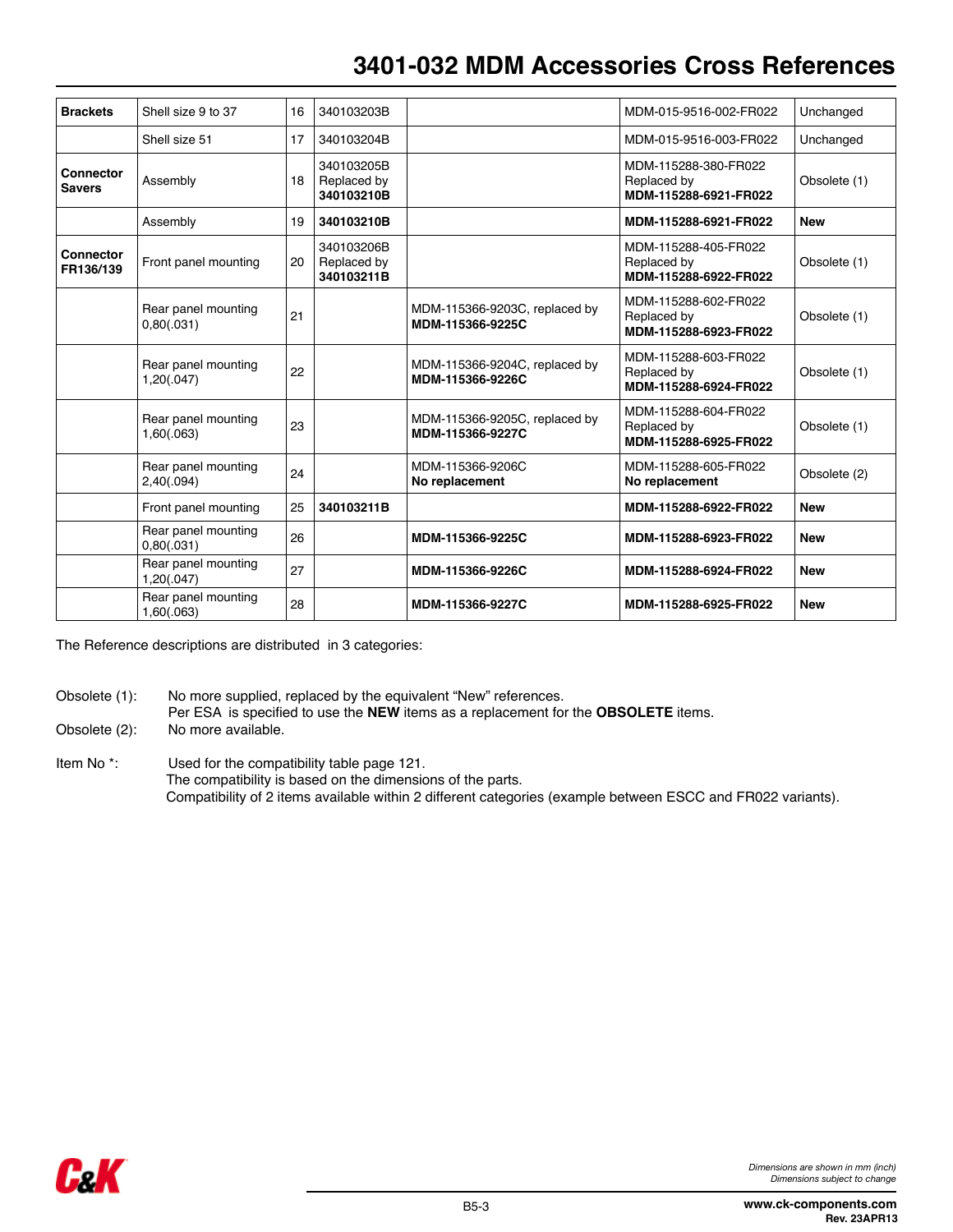## **Screwlock assembly, front panel mounting – Old version**

Description ESCC: 340103201B Description FR022: MDM-322-9500-000-FR022 Total weight for a pair: 1.80 g max. Composed of 2 sub-assemblies:

1 - Screwlock sub-assembly, harness side, front panel mounting –**old version**

Description according to ESCC: MDM-322-9501-000C Description FR022: MDM-322-9501-000-FR022 Composed of: 2 Screws + 2 Clips Torque value for screw: 0.28 Nm max.

| A              | $4,83 \pm 0,25$ (.190 $\pm$ .010)        |
|----------------|------------------------------------------|
| в              | 4,45 max. (.175 max.)                    |
| C              | $1,97 \pm 0,19$ (.078 $\pm$ .007)        |
| D <sub>1</sub> | 2-56 UNC-2A                              |
| ØJ             | 3,68 max. (.145 max.)                    |
| Κ              | 7,42 max. (.292 max.)                    |
| L <sub>1</sub> | $2,10 + 0,19 / -0,10 (083 + 007 / -004)$ |
| ØM             | $2,35 \pm 0,06$ (.093 $\pm$ .002)        |
| s              | $0,68 \pm 0,10$ (.027 $\pm .004$ )       |
| v              | $0.38 \pm 0.03$ (.015 $\pm$ .001)        |





2 - Screwlock sub-assembly, panel side, front panel mounting –**old version**

Description according to ESCC: MDM-322-9502-000C Description FR022: MDM-322-9502-000-FR022 Composed of: 2 Screwlocks + 2 Washers + 2 Nuts Torque value for screwlock, male side: 0.44 Nm max. Torque value for screwlock, female side: 0.28 Nm max.

CeK

| D <sub>1</sub> | 2-56 UNC-2A                         |
|----------------|-------------------------------------|
| D <sub>2</sub> | 2-56 UNC 2B                         |
| F <sub>1</sub> | 3,17 Typ (.125 Typ)                 |
| F <sub>2</sub> | 3,90 Typ (.154 Typ)                 |
| н              | 4,62 max. (.182 max.)               |
|                | $11,56 \pm 0,25$ (.455 ± .010)      |
| L <sub>2</sub> | 5,20 min. (.205 min.)               |
| L3             | 3,50 min. (.138 min.)               |
| N              | $1,60 \pm 0,15$ (.063 $\pm$ .006)   |
| W              | $0.30 \pm 0.03$ (.012 $\pm$ .001)   |
| W1             | 0.50 Typ overall (.020 Typ overall) |
| ØΖ             | $4.55 \pm 0.03$ (.179 $\pm$ 001)    |
|                |                                     |





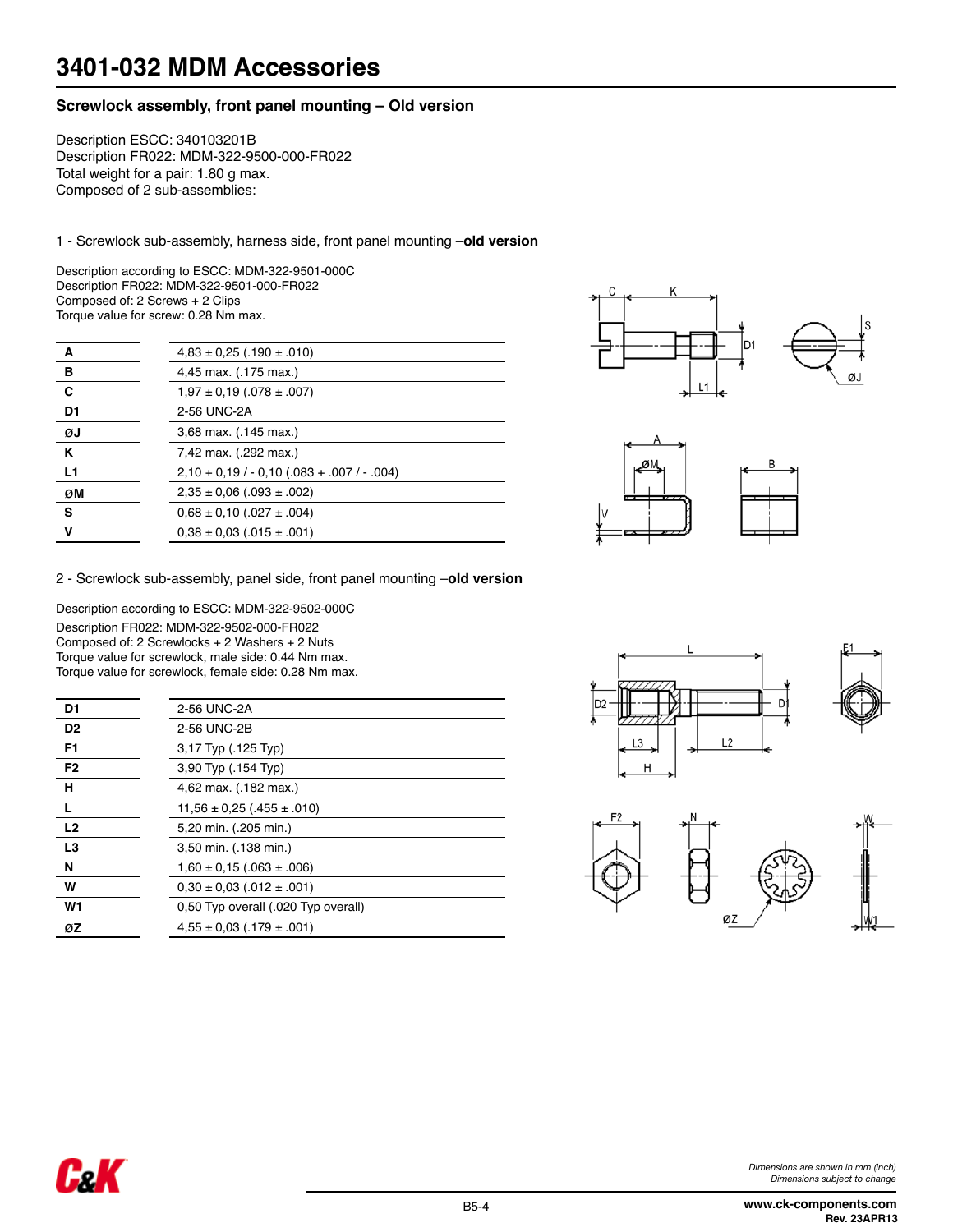## **Screwlock assembly, front panel mounting – New version**

Composed of 2 sub-assemblies:

1 - Screw sub-assembly, harness side

Description ESCC: 340103207B Description FR022: MDM-115288-6916-FR022 Composed of: 2 Screws + 2 Clips Total weight for a pair: 0.88 g max. Torque value for screw: 0.28 Nm min. / 0.32 Nm max.

| A              | $4,83 \pm 0,25$ (.190 $\pm$ .010)        |
|----------------|------------------------------------------|
| в              | 4,45 max. (.175 max.)                    |
| C              | $2,00 \pm 0,15$ (.079 $\pm .006$ )       |
| D <sub>1</sub> | 2-56 UNC-2A                              |
| ØJ             | 3,68 max. (.145 max.)                    |
| ĸ              | $6,00 \pm 0,15$ (.236 $\pm .006$ )       |
| L1             | $2,10 + 0,19 / -0,10 (083 + 007 / -004)$ |
| ØM             | $2,35 \pm 0,06$ (.093 $\pm$ .002)        |
| s              | $0,68 \pm 0,10$ (.027 $\pm .004$ )       |
| v              | $0.38 \pm 0.03$ (.015 $\pm$ .001)        |
|                |                                          |





2 - Screwlock sub-assembly, panel side, front panel mounting **– New version**

Description ESCC: 340103208B Description FR022: MDM-115288-6917-FR022 Composed of: 2 Screwlocks + 2 Washers + 2 Nuts Total weight for a pair: 1.32 g max. Torque value for screwlock, male side: 0.44 Nm min. / 0.48 Nm max. Torque value for screwlock, female side: 0.28 Nm min. / 0.32 Nm max.

| D1             | 2-56 UNC-2A                                      |
|----------------|--------------------------------------------------|
| D <sub>2</sub> | 2-56 UNC-2B                                      |
| Е              | 2,00 Typ (.079 Typ)                              |
| F1             | 3,17 Typ (.125 Typ)                              |
| F2             | $3,80 \pm 0,15$ (.150 $\pm .006$ )               |
| ØG             | $4,00 \pm 0,05$ (.157 $\pm .002$ )               |
| н              | $4,58 + 0,04 / -0,03 (180 + .002 / -001)$        |
| L              | $11,60 + 0.20 / - 0.30 (0.457 + 0.08 / - 0.012)$ |
| L <sub>2</sub> | 5,20 min. (.205 min.)                            |
| L3             | 3,20 min. (.126 min.)                            |
| N              | $1,60 \pm 0,15$ (.063 $\pm$ .006)                |
| P              | 4,20 max. (.165 max.)                            |
| R              | 0,70 Typ (.028 Typ)                              |
| W              | $0,30 \pm 0,03$ (.012 $\pm$ .001)                |
| W1             | 0,50 Typ overall (.020 Typ overall)              |
| øΖ             | $4,55 \pm 0,03$ (.179 $\pm .001$ )               |

C.K



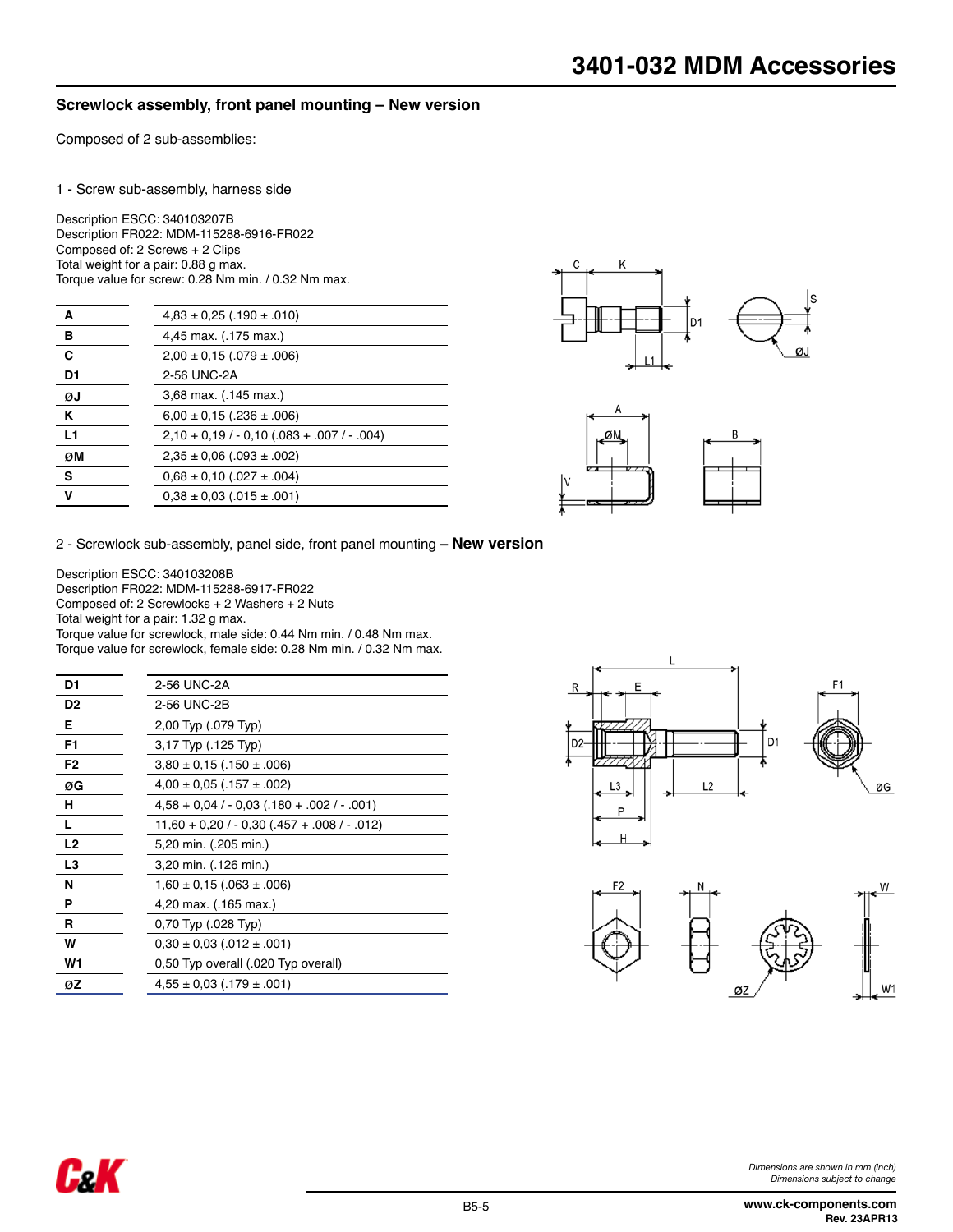## **Screwlock assembly, rear panel mounting – Old version**

Description ESCC, for panel thickness 1,60 (.063): 340103202B Description FR022, for panel thickness 1,60 (.063): MDM-115288-607-FR022 Total weight for a pair: 1.80 g Composed of 2 sub-assemblies:

1 - Screwlock sub-assembly, harness side, rear panel mounting

Description according to ESCC: MDM-322-8751-000C Description FR022: MDM-322-8751-000-FR022 Composed of: 2 Screws + 2 Clips Torque value for screw: 0.28 Nm max.

| А              | $4,83 \pm 0,25$ (.190 $\pm$ .010)        |
|----------------|------------------------------------------|
| в              | 4,45 max. (.175 max.)                    |
| C              | $1,97 \pm 0,19$ (.078 $\pm$ .007)        |
| D <sub>1</sub> | 2-56 UNC-2A                              |
| ØJ             | 3,68 max. (.145 max.)                    |
| Κ              | 6,37 max. (.251 max.)                    |
| L1             | $2,10 + 0,19 / -0,10 (083 + 007 / -004)$ |
| øM             | $2,35 \pm 0,06$ (.093 $\pm$ .002)        |
| s              | $0,68 \pm 0,10$ (.027 $\pm .004$ )       |
| $\mathbf v$    | $0.38 \pm 0.03$ (.015 $\pm$ .001)        |
|                |                                          |





Description according to ESCC: MDM-320-9505-004C MDM-320-9505-005C MDM-320-9505-006C MDM-320-9505-007C Description FR022: MDM-322-9505-004-FR022 MDM-322-9505-005-FR022 MDM-322-9505-006-FR022 MDM-322-9505-007-FR022  $2,27 \pm 0,05$  (.089  $\pm$  .002)

| 2 - Screwlock sub-assembly, panel side, rear panel mounting -old version |  |  |
|--------------------------------------------------------------------------|--|--|
|--------------------------------------------------------------------------|--|--|

| Panel thickness:                                      | $0.80$ (.031)                     | 1.20(0.047)                       | 1.60(0.063)                       | 2,40(.094)      |
|-------------------------------------------------------|-----------------------------------|-----------------------------------|-----------------------------------|-----------------|
| Description according to ESCC:                        | MDM-320-9505-004C                 | MDM-320-9505-005C                 | MDM-320-9505-006C                 | MDM-320-        |
| Description FR022:                                    | MDM-322-9505-004-FR022            | MDM-322-9505-005-FR022            | MDM-322-9505-006-FR022            | MDM-322-        |
| Dimension T:                                          | $0.67 \pm 0.05$ (.026 $\pm$ .002) | $1,07 \pm 0.05$ (.042 $\pm$ .002) | $1,47 \pm 0.05$ (.058 $\pm$ .002) | $2,27 \pm 0.05$ |
| Composed of: 2 Screwlocks + 2 Washers + 2 Nuts        |                                   |                                   |                                   |                 |
| Torque value for screwlock, male side: 0.44 Nm max.   |                                   |                                   |                                   |                 |
| Torque value for screwlock, female side: 0.28 Nm max. |                                   |                                   |                                   |                 |

| 1,60(.063)                        |  |
|-----------------------------------|--|
| MDM-320-9505-006C                 |  |
| MDM-322-9505-006-FR022            |  |
| $1,47 \pm 0,05$ (.058 $\pm$ .002) |  |

| D <sub>1</sub> | 2-56 UNC-2A                         |
|----------------|-------------------------------------|
| D <sub>2</sub> | 2-56 UNC-2B                         |
| F <sub>1</sub> | 3,17 Typ (.125 Typ)                 |
| F <sub>2</sub> | 3,90 Typ (.154 Typ)                 |
| н              | $4,53 \pm 0,13$ (.178 $\pm$ .005)   |
| L              | $12,42 \pm 0,25$ (.489 $\pm$ .010)  |
| L2             | 6,00 min. (.236 min.)               |
| L3             | 3,50 min. (.138 min.)               |
| N              | $1,60 \pm 0.15$ (.063 $\pm$ .006)   |
| øQ             | $3.10 \pm 0.03$ (.122 $\pm$ .001)   |
| w              | $0,30 \pm 0,03$ (.012 $\pm$ .001)   |
| W <sub>1</sub> | 0.50 Typ overall (.020 Typ overall) |
| øΖ             | $4.55 \pm 0.03$ (.179 $\pm$ 001)    |
|                |                                     |





*Dimensions are shown in mm (inch) Dimensions subject to change*

**www.ck-components.com Rev. 23APR13**

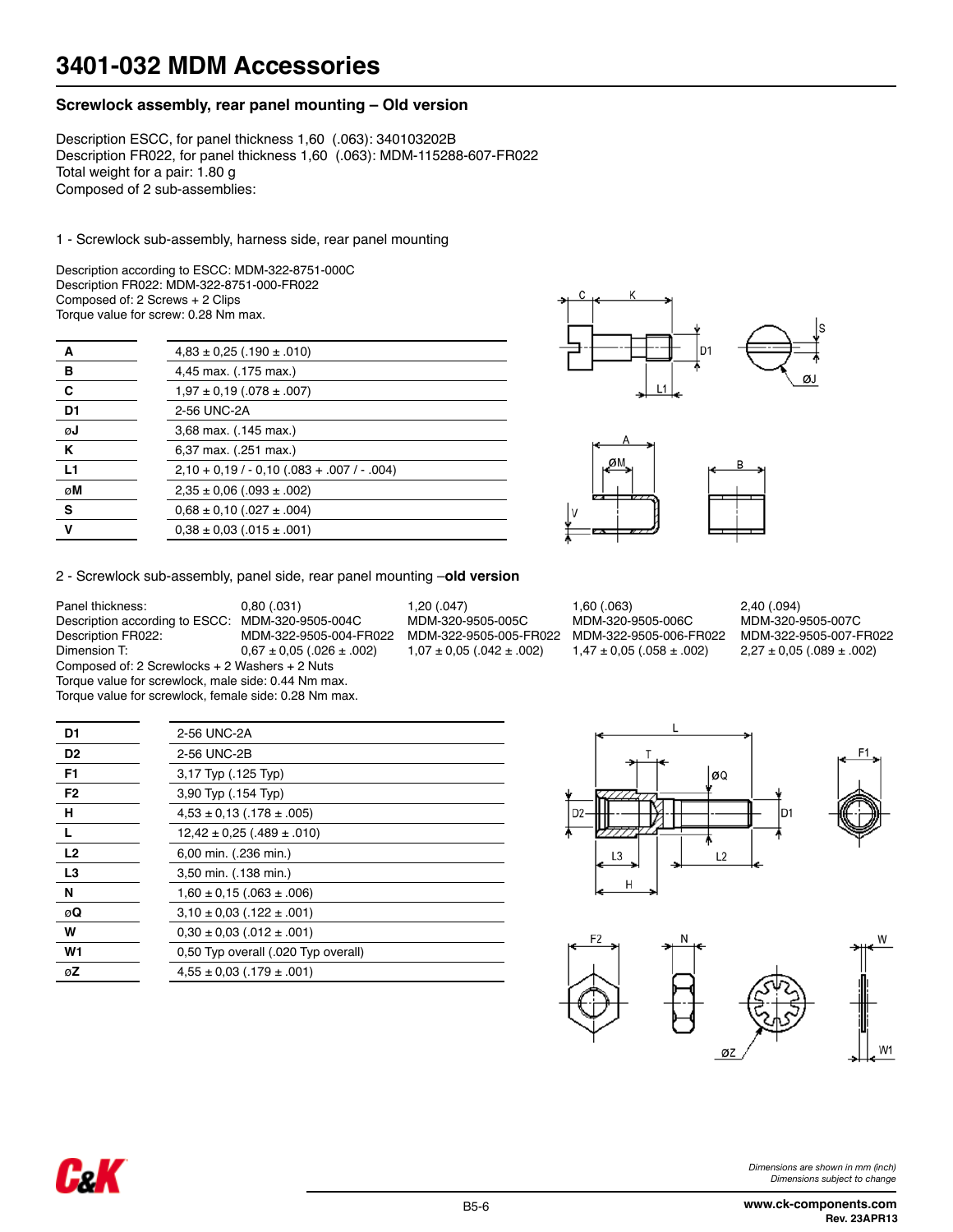## **Screwlock assembly, rear panel mounting – New version**

Composed of 2 sub-assemblies:

#### 1 - Screw sub-assembly, harness side

Description ESCC: 340103207B Description FR022: MDM-115288-6916-FR022 Composed of: 2 Screws + 2 Clips Total weight for a pair: 0.88 g max. Torque value for screw: 0.28 Nm min. / 0.32 Nm max.

| A              | $4,83 \pm 0,25$ (.190 $\pm$ .010)        |
|----------------|------------------------------------------|
| в              | 4,45 max. (.175 max.)                    |
| C              | $2,00 \pm 0,15$ (.079 $\pm$ .006)        |
| D <sub>1</sub> | 2-56 UNC-2A                              |
| ØJ             | 3,68 max. (.145 max.)                    |
| K              | $6,00 \pm 0,15$ (.236 $\pm .006$ )       |
| L1             | $2,10 + 0,19 / -0,10 (083 + 007 / -004)$ |
| øM             | $2,35 \pm 0,06$ (.093 $\pm$ .002)        |
| s              | $0,68 \pm 0,10$ (.027 $\pm .004$ )       |
| v              | $0.38 \pm 0.03$ (.015 $\pm$ .001)        |
|                |                                          |





2 - Screwlock sub-assembly, panel side, rear panel mounting**– New version**

Panel thickness: 1,60 (.063)<br>
Description ESCC or according to ESCC: MDM-115366-9223C MDM-115366-9224C 340103209B Description ESCC or according to ESCC: MDM-115366-9223C MDM-115366-9224C 340103209B Description FR022: MDM-115288-6918-FR022 MDM-115288-6919-FR022 MDM-115288-6920-FR022 Composed of: 2 Screwlocks + 2 Washers + 2 Nuts Total weight for a pair: 1.20 g max.

CzK

 $0,73 \pm 0,05$  (.029  $\pm .002$ )

| D1             | 2-56 UNC-2A                                      |
|----------------|--------------------------------------------------|
| D <sub>2</sub> | 2-56 UNC-2B                                      |
| Е              | 0,50 Typ (.020 Typ)                              |
| F1             | 3,17 Typ (.125 Typ)                              |
| F2             | $3,80 \pm 0,15$ (.150 $\pm$ .006)                |
| øG             | $4,00 \pm 0,05$ (.157 $\pm .002$ )               |
| н              | $4,58 + 0,04 / -0,03 (180 + .002 / -001)$        |
| L              | $11,60 + 0.20 / - 0.30 (0.457 + 0.08 / - 0.012)$ |
| L <sub>2</sub> | 5,20 min. (.205 min.)                            |
| L3             | 3,20 min. (.126 min.)                            |
| N              | $1,60 \pm 0,15$ (.063 $\pm$ .006)                |
| P              | 4,20 max. (.165 max.)                            |
| øQ             | $3,10 \pm 0,03$ (.122 $\pm .001$ )               |
| R              | 0,70 Typ (.028 Typ)                              |
| w              | $0,30 \pm 0,03$ (012 $\pm$ 001)                  |
| W1             | 0,50 Typ overall (.020 Typ overall)              |
| øΖ             | $4,55 \pm 0,03$ (.179 $\pm .001$ )               |
|                |                                                  |

Torque value for screwlock, male side: 0.44 Nm min. / 0.48 Nm max. Torque value for screwlock, female side: 0.28 Nm min. / 0.32 Nm max.





*Dimensions are shown in mm (inch) Dimensions subject to change*

**www.ck-components.com Rev. 23APR13**

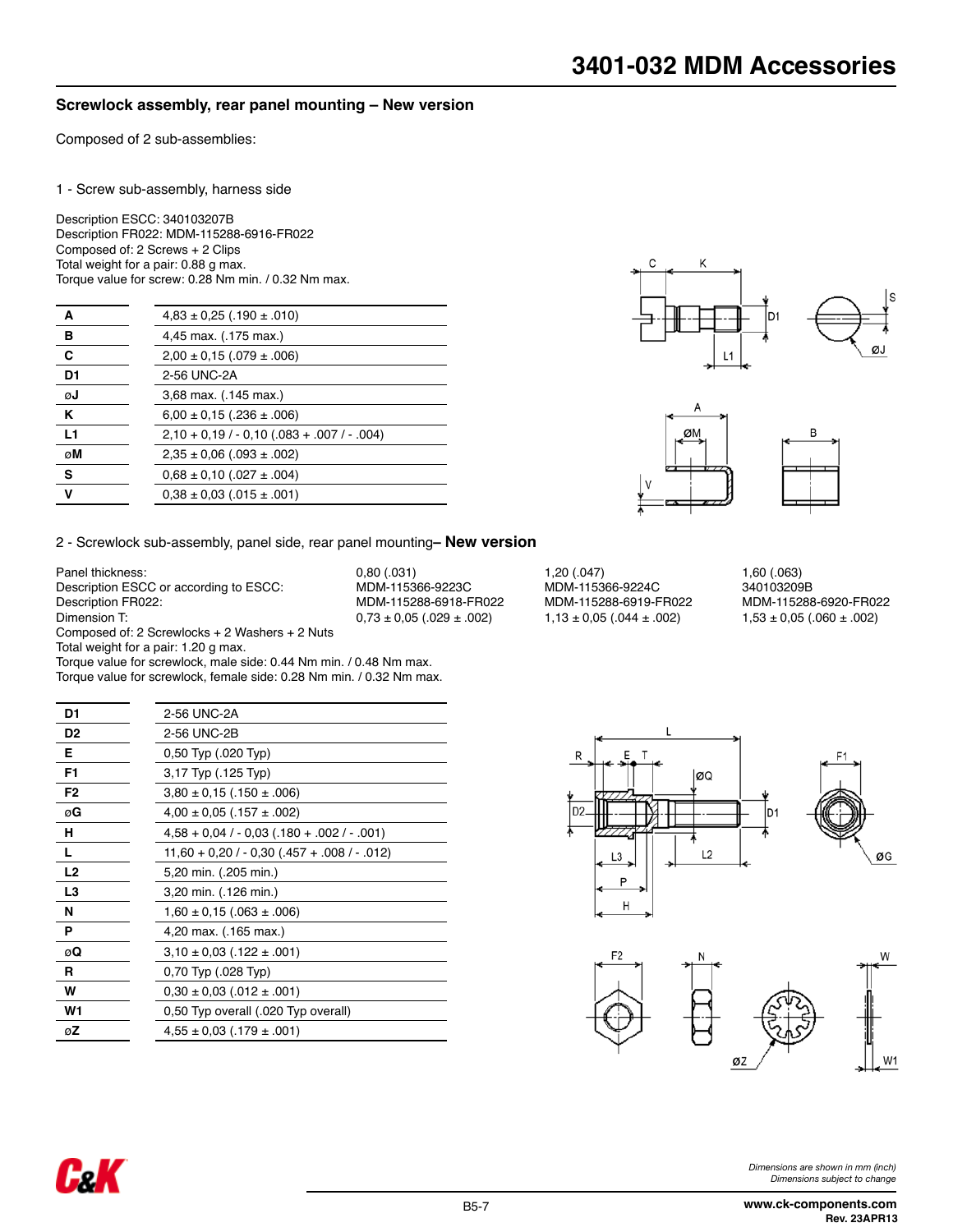# **90° mounting brackets**

1 – Brackets for shell size 9 to 37

Description ESCC: 340103203B Description FR022: MDM-015-9516-002-FR022 Composed of: 2 Brackets Total weight for a pair: 0.84 g max.

| А              | $3,73 \pm 0,13$ (.147 $\pm$ .005) |
|----------------|-----------------------------------|
| в              | 7,82 max. (.308 max.)             |
| C              | $4,52 \pm 0,13$ (.178 $\pm$ .005) |
| øD             | $2,44 \pm 0.13$ (.096 $\pm$ .005) |
| D <sub>2</sub> | 2-56 UNC-2B                       |
| E              | 1,47 max. (.058 max.)             |
| F              | 4,32 max. (.170 max.)             |
|                | 6,60 max. (.260 max.)             |
|                |                                   |





2 – Brackets for shell size 51

Description ESCC: 340103204B Description FR022: MDM-015-9516-003-FR022 Composed of: 2 Brackets Total weight for a pair: 0.90 g max.

| А              | $4,29 \pm 0,13$ (.169 $\pm$ 005)  |
|----------------|-----------------------------------|
| в              | 8,89 max. (.350 max.)             |
| C              | $4,52 \pm 0,13$ (.178 $\pm$ .005) |
| øD             | $2,44 \pm 0.13$ (.096 ± .005)     |
| D <sub>2</sub> | 2-56 UNC-2B                       |
| Е              | 1,47 max. (.058 max.)             |
| F              | 4,32 max. (.170 max.)             |
|                | 6,60 max. (.260 max.)             |



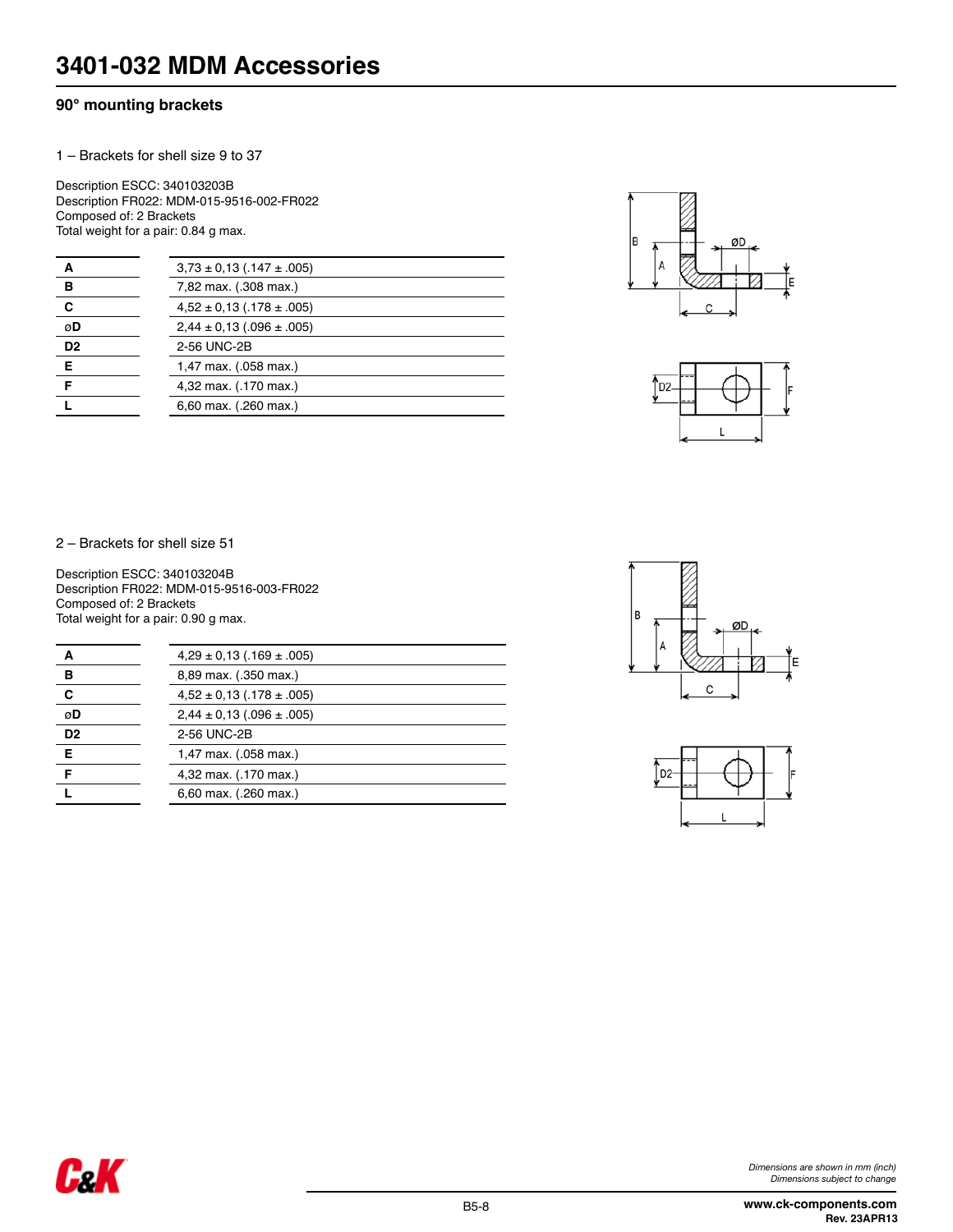## **Screwlock assembly for connector savers – old version**

1 – Screwlock assembly – Old version

Description ESCC: 340103205B Description FR022: MDM-115288-380-FR022 Composed of: 2 Screwlocks + 2 Clips Total weight for a pair: 2.00 g max.

Torque value, male side: 0.36 Nm max. Torque value, female side: 0.28 Nm max.

| A              | $4,83 \pm 0,25$ (.190 $\pm$ .010)              |  |
|----------------|------------------------------------------------|--|
| в              | 4,45 max. (.175 max.)                          |  |
| D1             | 2-56 UNC-2A                                    |  |
| D <sub>2</sub> | 2-56 UNC-2B                                    |  |
| F <sub>1</sub> | 3,17 Typ (.125 Typ)                            |  |
| н              | 4,70 max. (.185 max.)                          |  |
|                | $20,60 \pm 0,25$ (.811 $\pm$ .010)             |  |
| L <sub>2</sub> | $2,10 + 0.19 / -0.10 (0.083 + 0.007 / -0.004)$ |  |
| L3             | 3,50 min. (.138 min.)                          |  |
| øM             | $2,35 \pm 0,06$ (.093 $\pm$ .002)              |  |
| v              | $0.38 \pm 0.03$ (.015 $\pm$ .001)              |  |
|                |                                                |  |



#### 2 – Screwlock assembly – **New version**

Description ESCC: 340103210B Description FR022: MDM-115288-6921-FR022 Composed of: 2 Screwlocks + 2 Clips Total weight for a pair: 1.86 g max. Torque value, male side: 0.36 Nm min. / 0.40 Nm max. Torque value, female side: 0.28 Nm min. / 0.32 Nm max.

| A              | $4,83 \pm 0,25$ (.190 $\pm$ .010)                |
|----------------|--------------------------------------------------|
| в              | 4,45 max. (.175 max.)                            |
| D1             | 2-56 UNC-2A                                      |
| D <sub>2</sub> | 2-56 UNC-2B                                      |
| Е              | 2,00 Typ (.079 Typ)                              |
| F1             | 3,17 Typ (.125 Typ)                              |
| øG             | $4,00 \pm 0,05$ (.157 $\pm .002$ )               |
| н              | $4,58 + 0,04 / -0,03 (180 + 002 / -001)$         |
| L              | $15,65 \pm 0,10$ (.616 $\pm$ .004)               |
| L <sub>2</sub> | $2,10 + 0,19$ / $- 0,10$ (083 + 007 / $- 0.04$ ) |
| L3             | 3,20 min. (.126 min.)                            |
| øM             | $2,35 \pm 0.06$ (.093 $\pm$ .002)                |
| Р              | 4,20 max. (.165 max.)                            |
| R              | 0,70 Typ (.028 Typ)                              |
| v              | $0,38 \pm 0,03$ (.015 $\pm$ .001)                |
|                |                                                  |





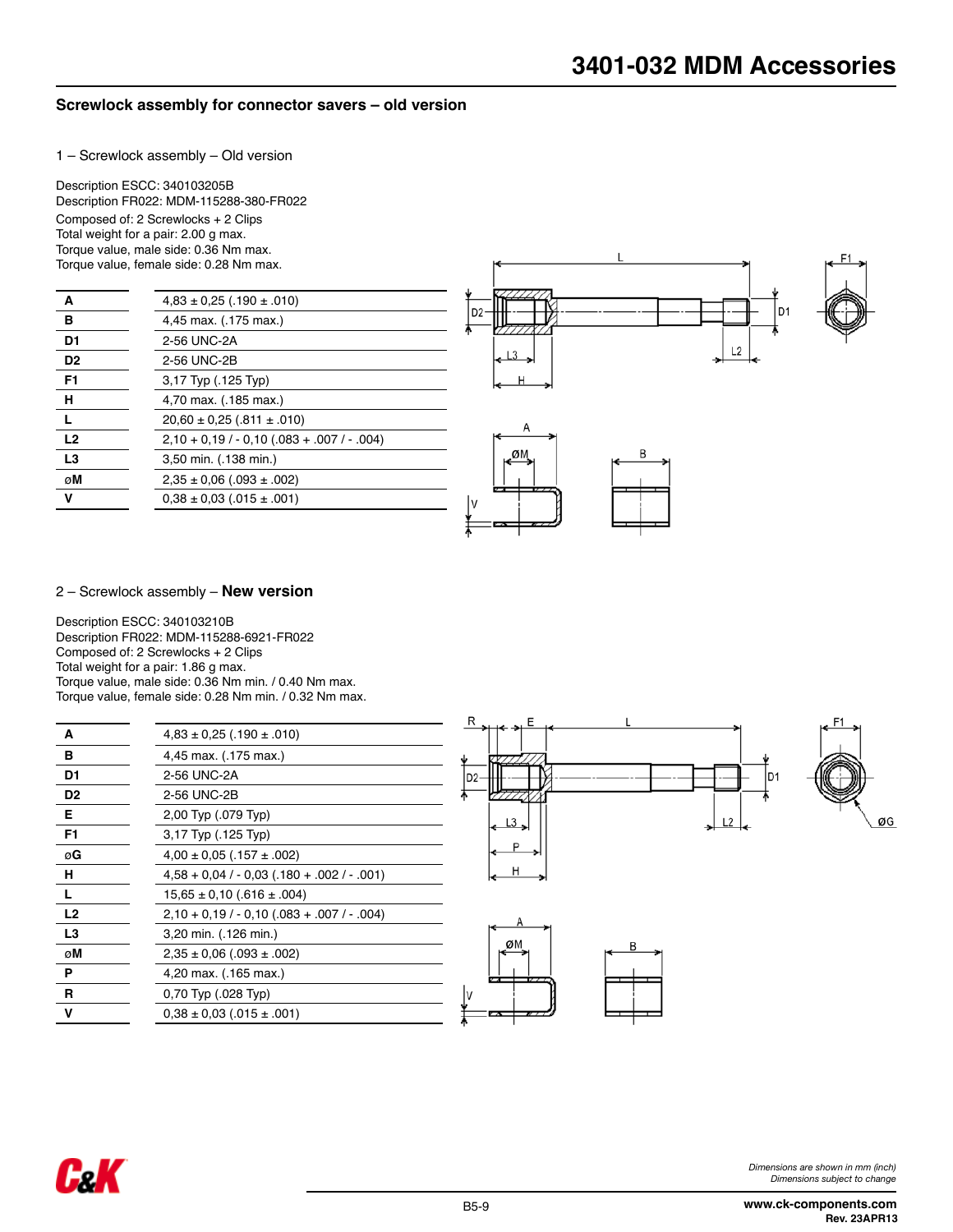# **Screwlock for connectors FR136 / FR139 – old version**

1 – Screwlock – Old version

Description ESCC: 340103206B Description FR022: MDM-115288-405-FR022 Composed of: 2 Screwlocks Total weight for a pair: 0.60 g max. Torque value, male side: 0.44 Nm max. Torque value, female side: 0.28 Nm max.

| D <sub>1</sub> | 2-56 UNC-2A                       |
|----------------|-----------------------------------|
| D <sub>2</sub> | 2-56 UNC-2B                       |
| F <sub>1</sub> | 3,17 Typ (.125 Typ)               |
| н              | 4,62 max. (.182 max.)             |
|                | $9.00 \pm 0.25$ (.354 $\pm$ .010) |
| L <sub>2</sub> | 2,00 min. (.079 min.)             |
| L <sub>3</sub> | 3,50 min. (.138 min.)             |



#### 2 – Screwlock – **New version**

Description ESCC: 340103211B Description FR022: MDM-115288-6922-FR022 Composed of: 2 Screwlocks Total weight for a pair: 0.86 g max. Torque value, male side: 0.44 Nm min. / 0.48 Nm max. Torque value, female side: 0.28 Nm min. / 0.32 Nm max.

| D1             | 2-56 UNC-2A                                |
|----------------|--------------------------------------------|
| D <sub>2</sub> | 2-56 UNC-2B                                |
| Е              | 2,00 Typ (.079 Typ)                        |
| F1             | 3,17 Typ (.125 Typ)                        |
| øG             | $4,00 \pm 0,05$ (.157 $\pm .002$ )         |
| н              | $4,58 + 0,04 / -0,03 (180 + .002 / -.001)$ |
|                | $9,00 \pm 0,25$ (.354 $\pm$ .010)          |
| L2             | 2,00 min. (.079 min.)                      |
| L3             | 3,20 min. (.126 min.)                      |
| P              | 4,20 max. (.165 max.)                      |
| R              | 0.70 Typ (.028 Typ)                        |



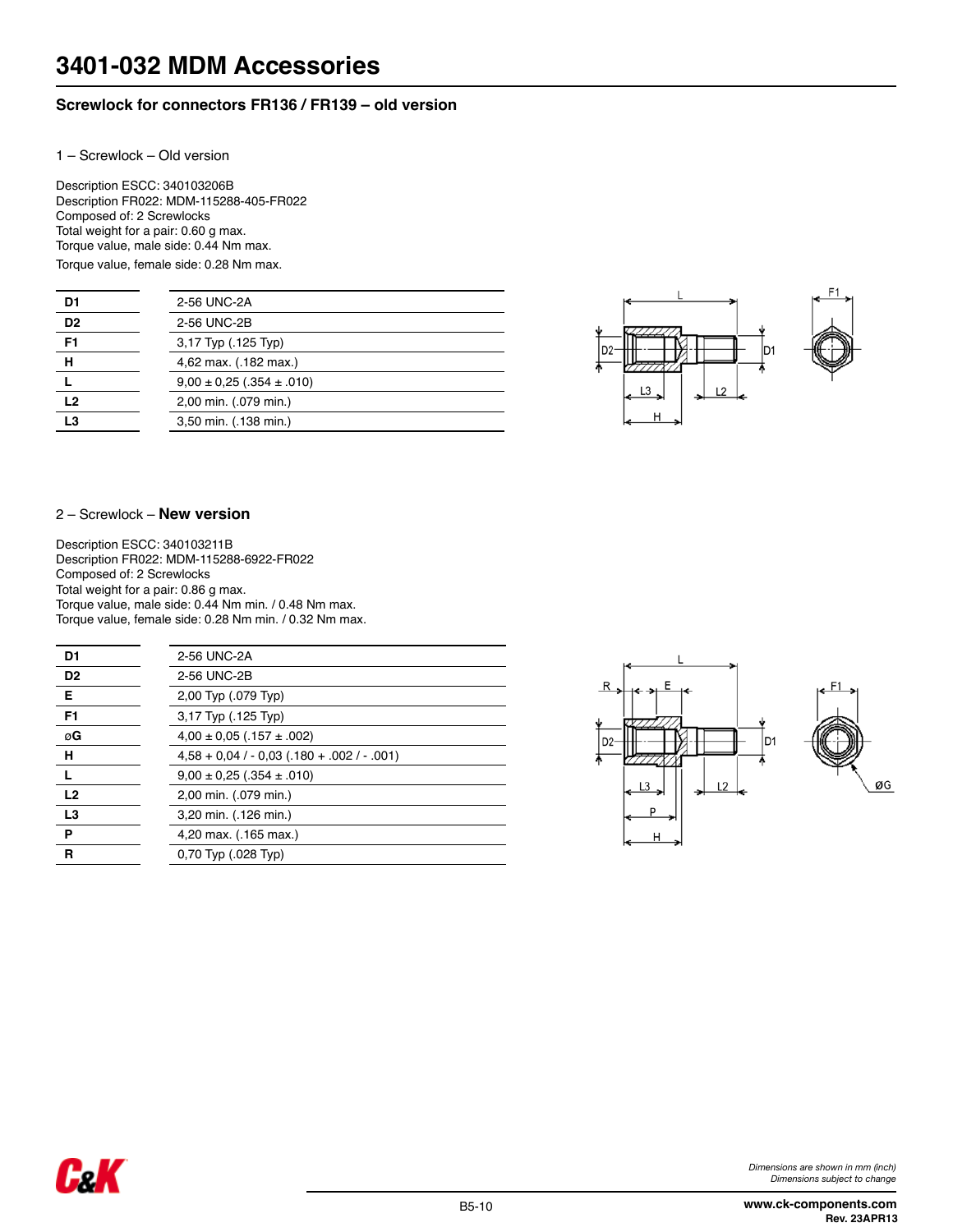#### **Screwlock for connectors FR136 / FR139, rear panel mounting –old version**

1 – Screwlock – Old version

Panel thickness: 0,80 (.031) 1,20 (.047) 1,60 (.063) 2,40 (.094) Description according to ESCC: MDM-115366-9203C MDM-115366-9204C MDM-115366-9205C MDM-115366-9206C Description FR022: MDM-115288-602-FR022 MDM-115288-603-FR022 MDM-115288-604-FR022 MDM-115288-605-FR022  $1,47 \pm 0,05$  (.058  $\pm$  .002) 2,27  $\pm$  0,05 (.089  $\pm$  .002) Composed of: 2 Screwlocks Total weight for a pair: 0.60 g max. Torque value, male side: 0.44 Nm max. Torque value, female side: 0.28 Nm max.

| D1             | 2-56 UNC-2A                       |
|----------------|-----------------------------------|
| D <sub>2</sub> | 2-56 UNC-2B                       |
| F <sub>1</sub> | 3,17 Typ (.125 Typ)               |
| н              | 4,62 max. (.182 max.)             |
|                | $9.00 \pm 0.25$ (.354 $\pm$ .010) |
| L2             | 2,00 min. (.079 min.)             |
| L <sub>3</sub> | 3,50 min. (.138 min.)             |
| øΩ             | $3.10 \pm 0.03$ (.122 $\pm$ .001) |



#### 1 – Screwlock – **New version**

| Panel thickness:                     | 0.80(0.031)                       | 1.20(0.047)                       | 1,60 (.063)     |
|--------------------------------------|-----------------------------------|-----------------------------------|-----------------|
| Description according to ESCC:       | MDM-115366-9225C                  | MDM-115366-9226C                  | MDM-1153        |
| Description FR022:                   | MDM-115288-6923-FR022             | MDM-115288-6924-FR022             | MDM-1152        |
| Dimension T:                         | $0.73 \pm 0.05$ (.029 $\pm$ .002) | $1.13 \pm 0.05$ (.044 $\pm$ .002) | $1,53 \pm 0.05$ |
| Composed of: 2 Screwlocks            |                                   |                                   |                 |
| Total weight for a pair: 0.86 g max. |                                   |                                   |                 |

Torque value for screwlock, male side: 0.44 Nm min. / 0.48 Nm max. Torque value for screwlock, female side: 0.28 Nm min. / 0.32 Nm max.

| D1             | 2-56 UNC-2A                                        |
|----------------|----------------------------------------------------|
|                |                                                    |
| D <sub>2</sub> | 2-56 UNC-2B                                        |
| Е              | 0,50 Typ (.020 Typ)                                |
| F <sub>1</sub> | 3,17 Typ (.125 Typ)                                |
| øG             | $4,00 \pm 0,05$ (.157 $\pm .002$ )                 |
| н              | $4.58 + 0.04$ / $- 0.03$ (.180 + .002 / $- 0.01$ ) |
|                | $9.00 \pm 0.25$ (.354 $\pm$ .010)                  |
| L2             | 2,00 min. (.079 min.)                              |
| L <sub>3</sub> | 3,20 min. (.126 min.)                              |
| Ρ              | 4,20 max. (.165 max.)                              |
| øQ             | $3.10 \pm 0.03$ (.122 $\pm$ 001)                   |
| R              | 0.70 Typ (.028 Typ)                                |

Description according to ESCC: MDM-115366-9225C MDM-115366-9226C MDM-115366-9227C  $1,13 \pm 0,05$  (.044  $\pm$  .002)

MDM-115288-6925-FR022<br>1,53 ± 0,05 (.060 ± .002)



F<sub>1</sub>

ØG

**Frik**